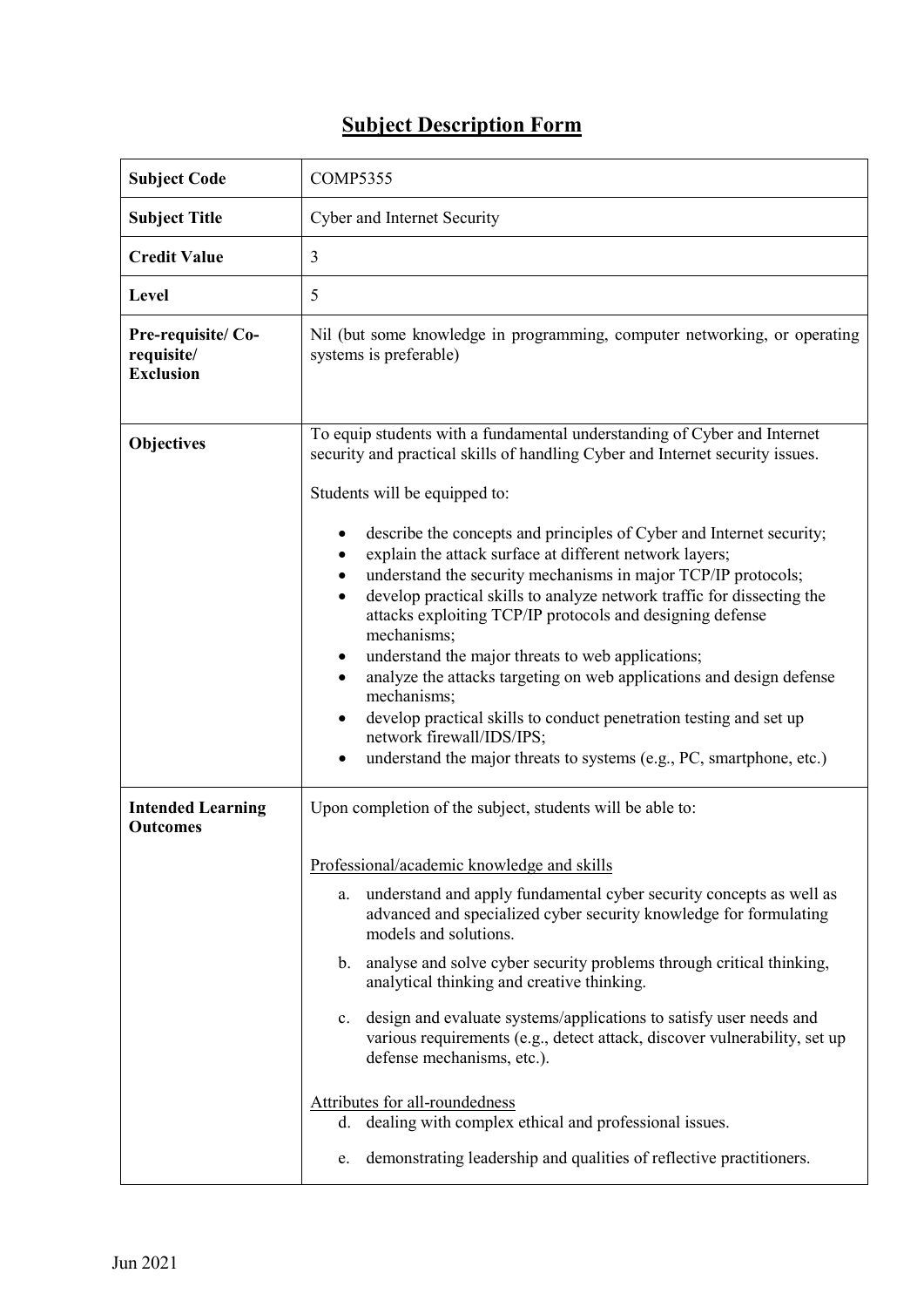| <b>Subject Synopsis/</b>                                                                      | 1. Principle of Cyber Security and Privacy.                                                                                                                                                                                                                                                                                                                                                                                                                                                         |                            |                                                                                      |              |              |              |   |  |  |
|-----------------------------------------------------------------------------------------------|-----------------------------------------------------------------------------------------------------------------------------------------------------------------------------------------------------------------------------------------------------------------------------------------------------------------------------------------------------------------------------------------------------------------------------------------------------------------------------------------------------|----------------------------|--------------------------------------------------------------------------------------|--------------|--------------|--------------|---|--|--|
| <b>Indicative Syllabus</b>                                                                    | 2. Attack surface at different network layers, including MAC, IP, TCP,<br>Application layers.                                                                                                                                                                                                                                                                                                                                                                                                       |                            |                                                                                      |              |              |              |   |  |  |
|                                                                                               | 3. Security mechanisms in TCP/IP protocols, including IP Security, Internet<br>Key Exchange, routing security, SSL/TLS, and TCP security                                                                                                                                                                                                                                                                                                                                                            |                            |                                                                                      |              |              |              |   |  |  |
|                                                                                               | 4. Traffic analysis for analyzing the attacks.                                                                                                                                                                                                                                                                                                                                                                                                                                                      |                            |                                                                                      |              |              |              |   |  |  |
|                                                                                               | 5. Web security and major threats to web applications.                                                                                                                                                                                                                                                                                                                                                                                                                                              |                            |                                                                                      |              |              |              |   |  |  |
|                                                                                               | 6. Network intrusion detection and prevention, firewalls, penetration testing.                                                                                                                                                                                                                                                                                                                                                                                                                      |                            |                                                                                      |              |              |              |   |  |  |
|                                                                                               | 7. Threats to systems (e.g., PC, smartphone, etc.)                                                                                                                                                                                                                                                                                                                                                                                                                                                  |                            |                                                                                      |              |              |              |   |  |  |
|                                                                                               | 8. Professionalism and legal/social issues (e.g., security certification)                                                                                                                                                                                                                                                                                                                                                                                                                           |                            |                                                                                      |              |              |              |   |  |  |
| <b>Teaching/Learning</b><br><b>Methodology</b>                                                | The course will be delivered as a combination of lectures, tutorials, labs,<br>workshops, and class project. The course will emphasize on both the principles<br>and practices of Cyber and Internet Security. The principles will be covered<br>mainly through the lectures and the tutorials, whereas the practice aspects will<br>be taught through labs and workshops. The class project will help students<br>reinforce what they have learnt, including both principles and practical skills. |                            |                                                                                      |              |              |              |   |  |  |
| <b>Assessment Methods</b><br>in Alignment with<br><b>Intended Learning</b><br><b>Outcomes</b> | Specific assessment<br>methods/tasks                                                                                                                                                                                                                                                                                                                                                                                                                                                                | $\frac{0}{0}$<br>weighting | Intended subject learning outcomes to<br>be assessed (Please tick as<br>appropriate) |              |              |              |   |  |  |
|                                                                                               |                                                                                                                                                                                                                                                                                                                                                                                                                                                                                                     |                            | a                                                                                    | b            | $\mathbf{c}$ | d            | e |  |  |
|                                                                                               | 1. Assignments                                                                                                                                                                                                                                                                                                                                                                                                                                                                                      | 30                         | $\checkmark$                                                                         | $\checkmark$ | $\checkmark$ |              |   |  |  |
|                                                                                               | 2. Class project                                                                                                                                                                                                                                                                                                                                                                                                                                                                                    | 25                         | ✓                                                                                    | ✓            | $\checkmark$ | $\checkmark$ |   |  |  |
|                                                                                               | 3. Examination                                                                                                                                                                                                                                                                                                                                                                                                                                                                                      | 45                         | ✓                                                                                    | ✓            | ✓            |              |   |  |  |
|                                                                                               | Total                                                                                                                                                                                                                                                                                                                                                                                                                                                                                               | 100                        |                                                                                      |              |              |              |   |  |  |
|                                                                                               | Explanation of the appropriateness of the assessment methods in assessing the<br>intended learning outcomes:<br>The assessment is based on the following:<br>1. Continuous assessment by assignments and class projects;<br>2. Final examination                                                                                                                                                                                                                                                    |                            |                                                                                      |              |              |              |   |  |  |
| <b>Student Study Effort</b>                                                                   | Class contact:                                                                                                                                                                                                                                                                                                                                                                                                                                                                                      |                            |                                                                                      |              |              |              |   |  |  |
| <b>Expected</b>                                                                               | Lecture<br>٠                                                                                                                                                                                                                                                                                                                                                                                                                                                                                        |                            |                                                                                      |              |              | 26 Hrs.      |   |  |  |
|                                                                                               | Tutorial/Lab/Workshop                                                                                                                                                                                                                                                                                                                                                                                                                                                                               |                            |                                                                                      |              |              | 13 Hrs.      |   |  |  |